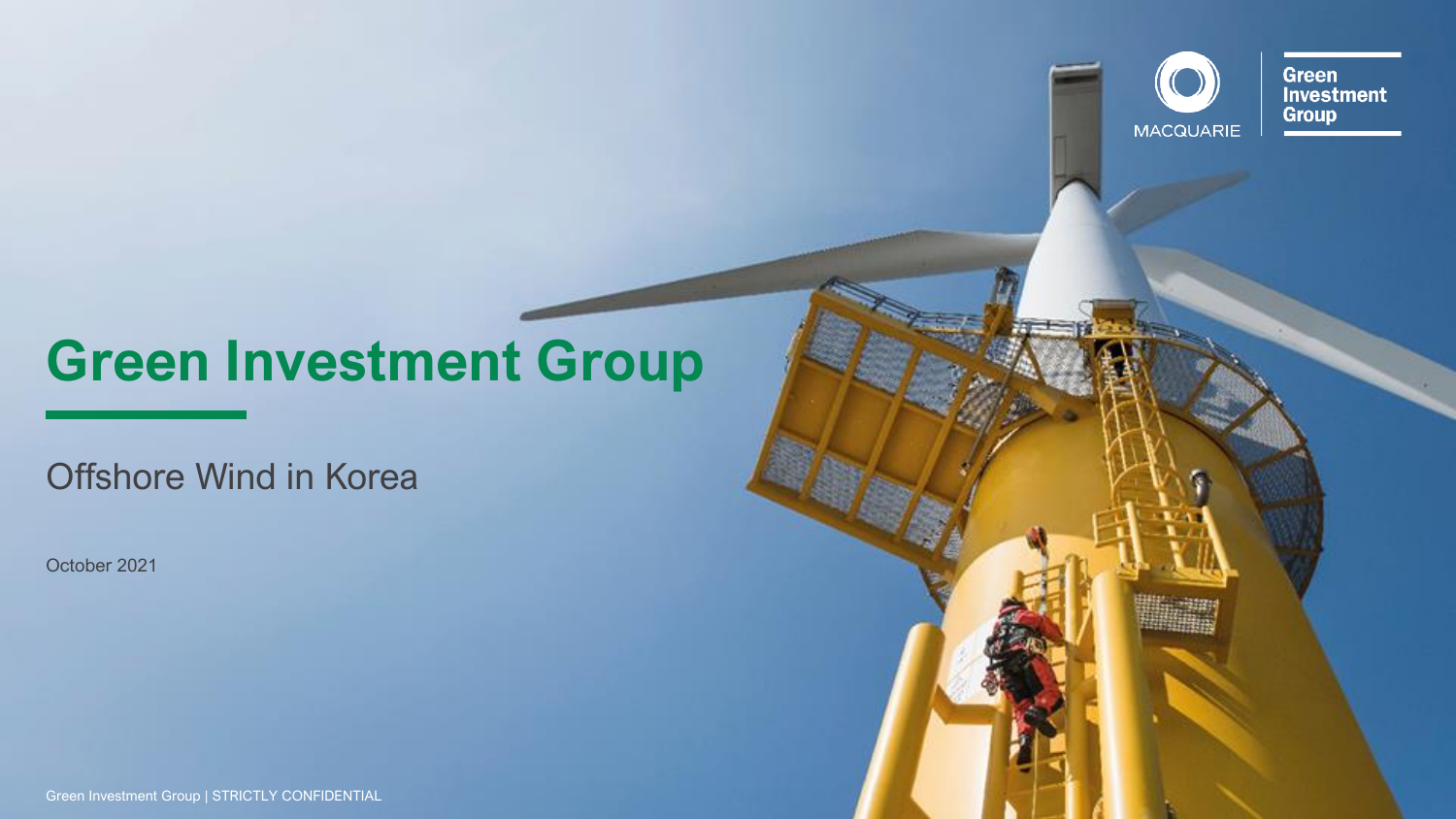#### **Important notice and disclaimer**



The information contained in this document is confidential and must not be disclosed to any other party, nor reproduced or disseminated for any purpose, without our prior written consent.

This document does not constitute an offer, invitation, solicitation or recommendation and does not oblige Green Investment Group (Korea) Limited ("**GIG**") or any of its affiliates or funds managed by its affiliates (together, "Macquarie") to make an investment, underwrite or otherwise acquire an interest in any securities or to provide any financing or advice, or to enter into any transaction or arrangement of any kind, in relation to the matters contemplated in this document or otherwise. Any proposal or offer would be conditional upon, amongst other things, Macquarie obtaining internal approvals and external approvals and detailed legal, taxation and accounting advice and agreeing definitive documentation.

This document does not purport to contain all the information that may be required by the recipient of this document to assess its interests in any proposal or the matters addressed in this document. Macquarie has prepared this document on the basis of information which is confidential, information which is publicly available and sources that are believed to be reliable. The accuracy of all such information (including all assumptions) has been relied upon by Macquarie and has not been independently verified by Macquarie. The recipient of this document should conduct its own independent investigation and assessment as to the validity of the information contained in this document and the economic, financial, requlatory, legal, taxation, stamp duty and accounting implications of that information. The recipient of this document represents that it is not relying on any recommendation or statement of Macquarie. To the maximum extent permitted by law, Macquarie and its respective directors, officers, employees, agents and consultants make no representation or warranty as to the accuracy or completeness of the information contained in this document and take no responsibility under any circumstances for any loss or damage suffered as a result of any omission, inadequacy, or inaccuracy in this document.

This document may contain certain forward-looking statements, forecasts, estimates, projections and opinions ("**Forward Statements**"). No representation is made or will be made that any Forward Statements will be achieved or will prove to be correct. Actual future results and operations could vary materially from the Forward Statements. Similarly, no representation or warranty is given that the assumptions disclosed in this document upon which Forward Statements may be based are reasonable. The recipient of this document acknowledges that circumstances may change and the contents of this document may become outdated as a result.

The recipient of this document acknowledges that neither it nor Macquarie intends that Macquarie acts or be responsible as a fiduciary or adviser to the recipient, its management, stockholders, creditors or any other person, except to the extent expressly agreed in writing by Macquarie. Each of the recipient and Macquarie, by accepting and providing this document respectively, expressly disclaims any fiduciary relationship and agrees that the recipient is responsible for making its own independent judgments with respect to any transaction and any other matters set out in or regarding this document.

GIG is not authorised or regulated by the Financial Conduct Authority or the Prudential Regulation Authority. GIG is not an authorised deposit-taking institution for the purposes of the Banking Act 1959 (Commonwealth of Australia) and its obligations do not represent deposits or other liabilities of Macquarie Bank Limited ABN 46 008 583 542. Macquarie Bank Limited does not guarantee or otherwise provide assurance in respect of the obligations of GIG.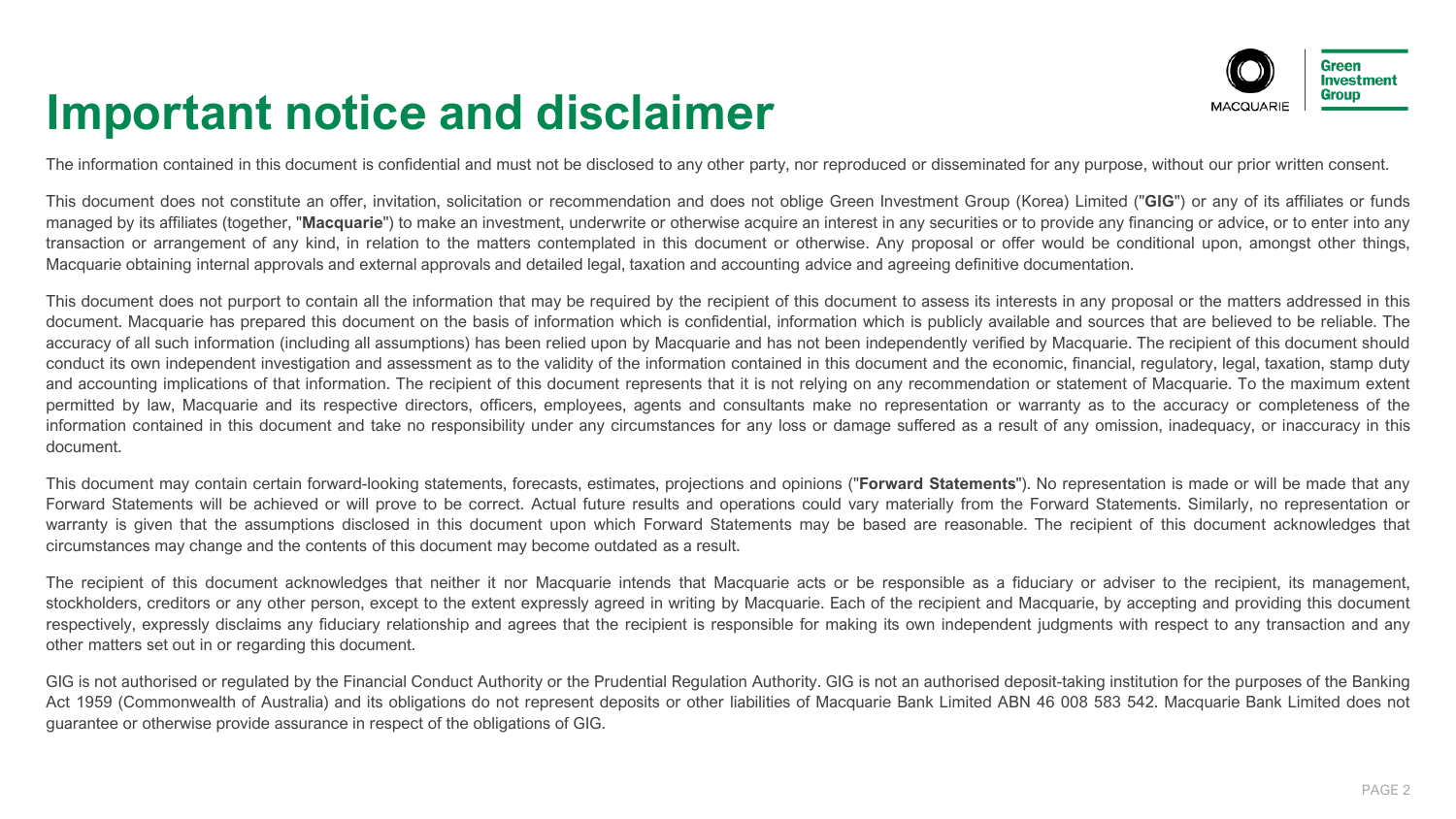

#### Accelerating the green transition **OUR MISSION**

Our mission – to accelerate the green transition – underpins everything we do. We deliver on our mission through three core activities:



**Developing & investing** in new green infrastructure

**Powering clients** with green electricity and other energy products



**Green advisory services** on green impact and green finance policy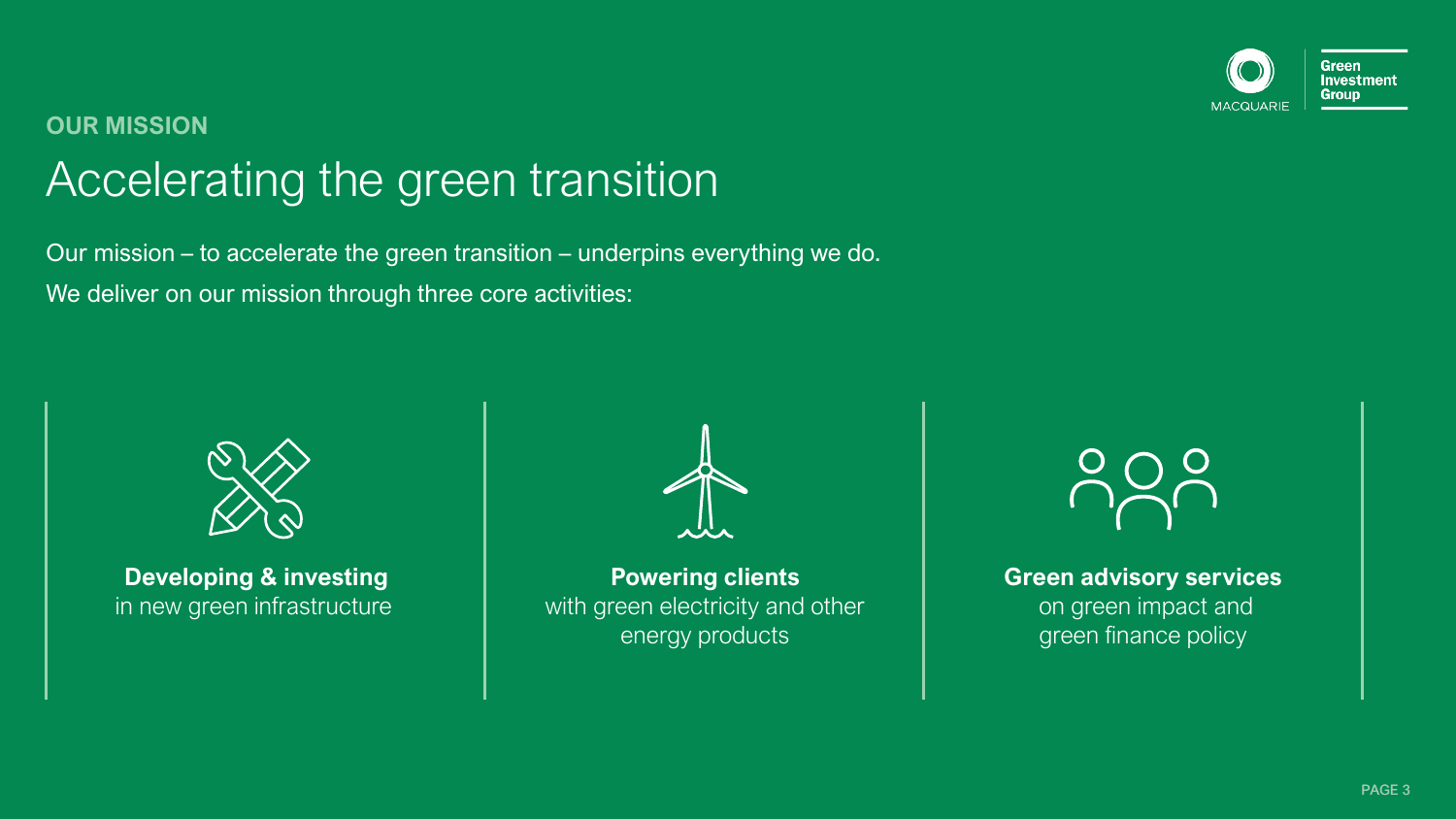### **What we do – developing & investing**

# **30** GW

renewable energy capacity in development globally<sup>1</sup>

**£25<sup>+</sup>** bn committed and arranged to support green energy projects<sup>2</sup>

#### **11<sup>+</sup>** GW operational projects supported<sup>2</sup>

- ⚫ We **invest** throughout the project lifecycle, across established and emerging technologies and across the capital structure
- ⚫ We **develop** new renewable energy projects, creating assets for long-term investors
- ⚫ We specialise in creating innovative capital structuring solutions to **finance** complex renewable projects
- ⚫ We work with partners to help **manage** projects throughout their lifecycle, from development to operations





Green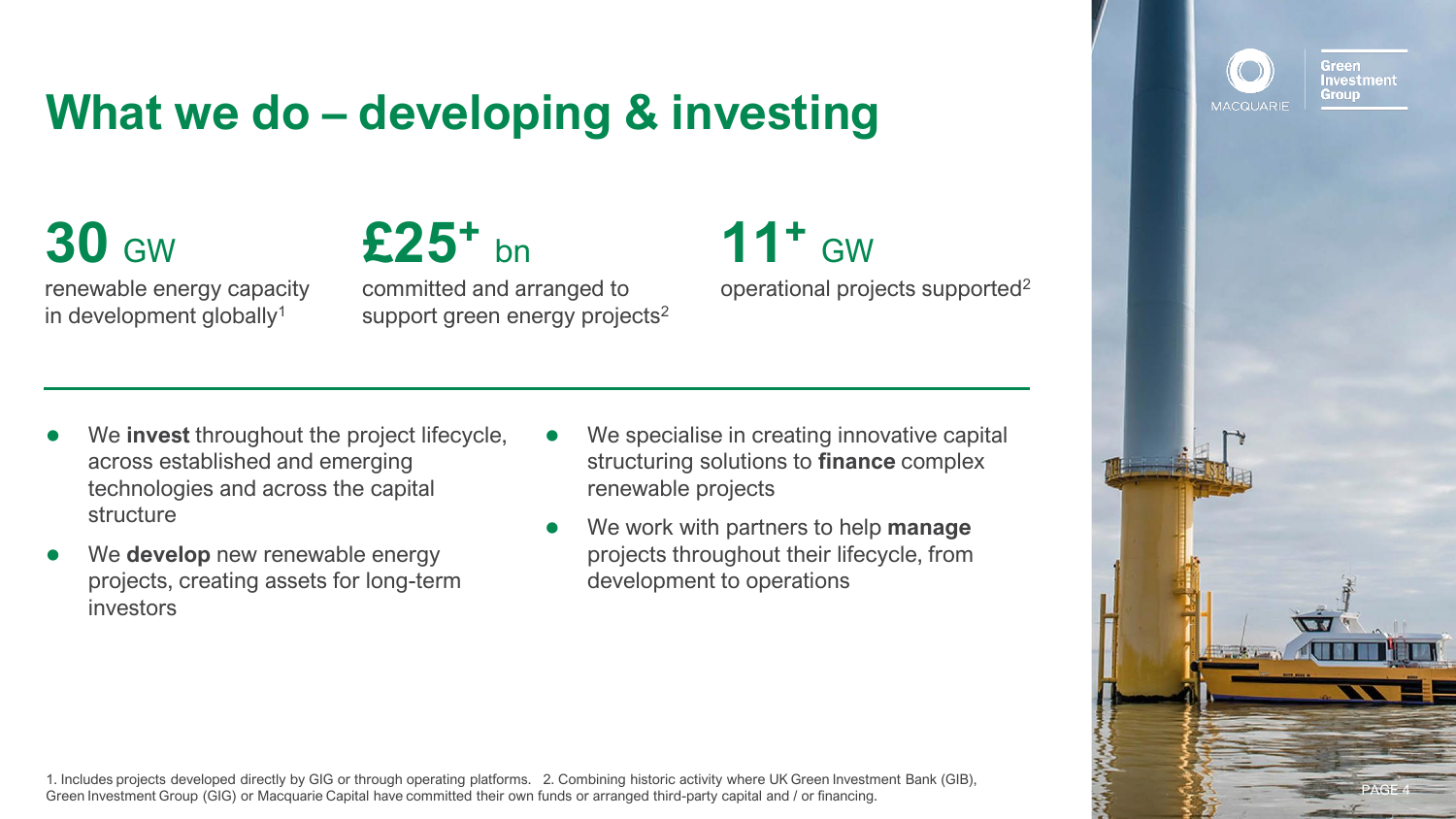### **Developing & investing across technologies**



**5.5<sup>+</sup>** GW

operating capacity<sup>1</sup>



**2.5<sup>+</sup>** GW

operating capacity<sup>1</sup>



**3.5<sup>+</sup>** GW

operating capacity<sup>1</sup>



development pipeline<sup>2</sup>

**Investing in emerging low-carbon technologies**





Hydrogen Zero emission transport Storage and CCUS





Floating offshore wind

1. Total capacity of renewable energy projects in construction or operations where GIG or Macquarie Capital (either directly or via operating platforms) have contributed equity investment. 2. Includes projects being developed directly by GIG or through operating platforms.



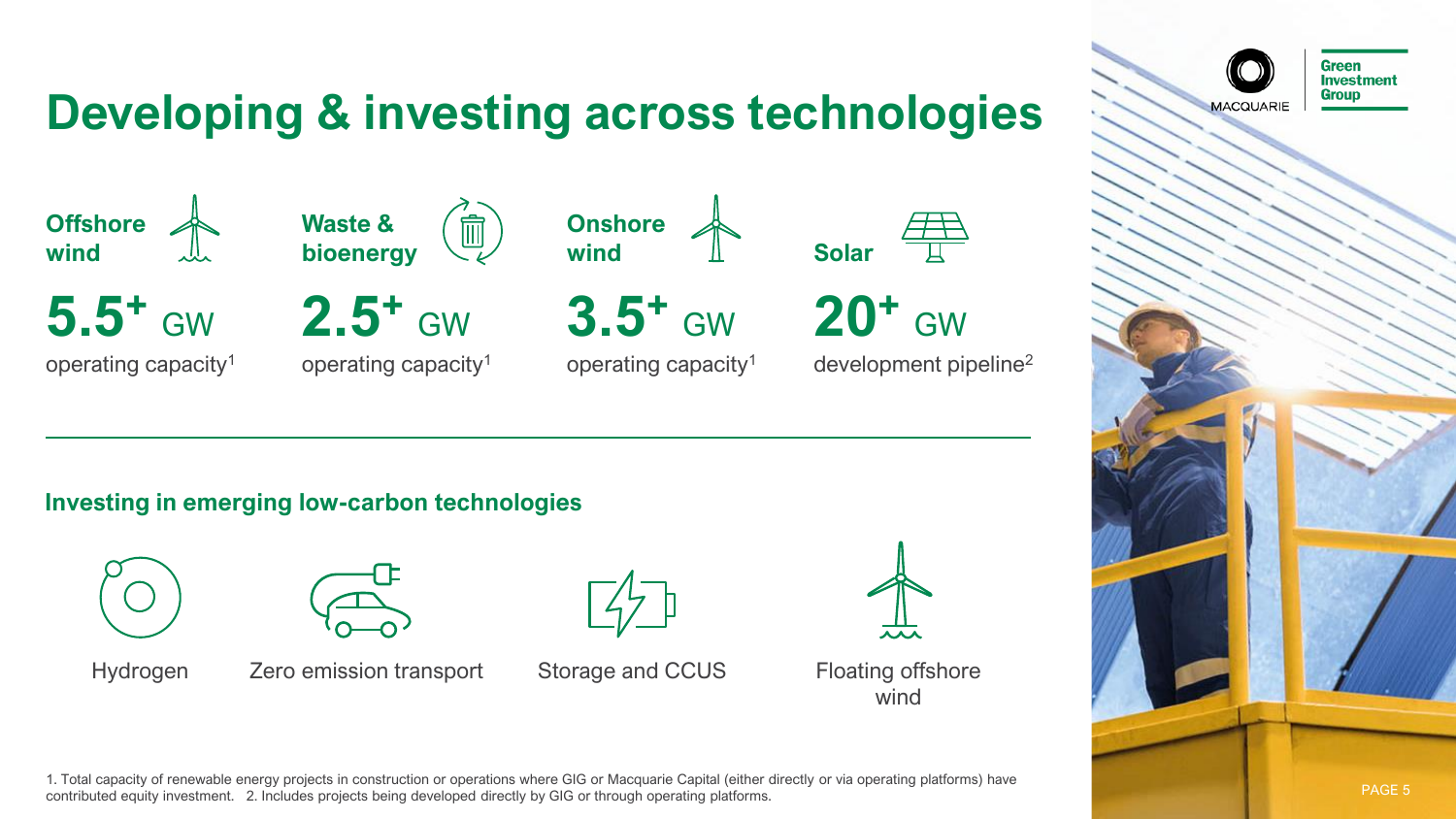### **What we do – powering clients**



# **3.9** GW



of renewable energy projects underwritten by PPAs<sup>1</sup>

corporates decarbonising with support of PPAs signed with GIG<sup>1</sup>

# **~100**

sites in development or operations providing corporates with on-site energy solutions

- ⚫ We structure tailored **power purchase agreements** to supply our clients with renewable energy to suit a range of sustainability goals
- ⚫ We provide our clients with **distributed energy solutions**, supporting them to decarbonise their business through on-site generation and improved energy efficiency
- ⚫ We help clients to **lock in long-term power pricing**, helping to manage risk of market volatility and generate cost savings
- We use our market leading methodology to **quantify the carbon benefits** of the project supplying the energy



1. Total capacity of renewable energy projects where GIG or Macquarie Capital (either directly or via operating platforms) have contributed equity investment, supported by PPAs structured by GIG, Macquarie Capital or operating platforms.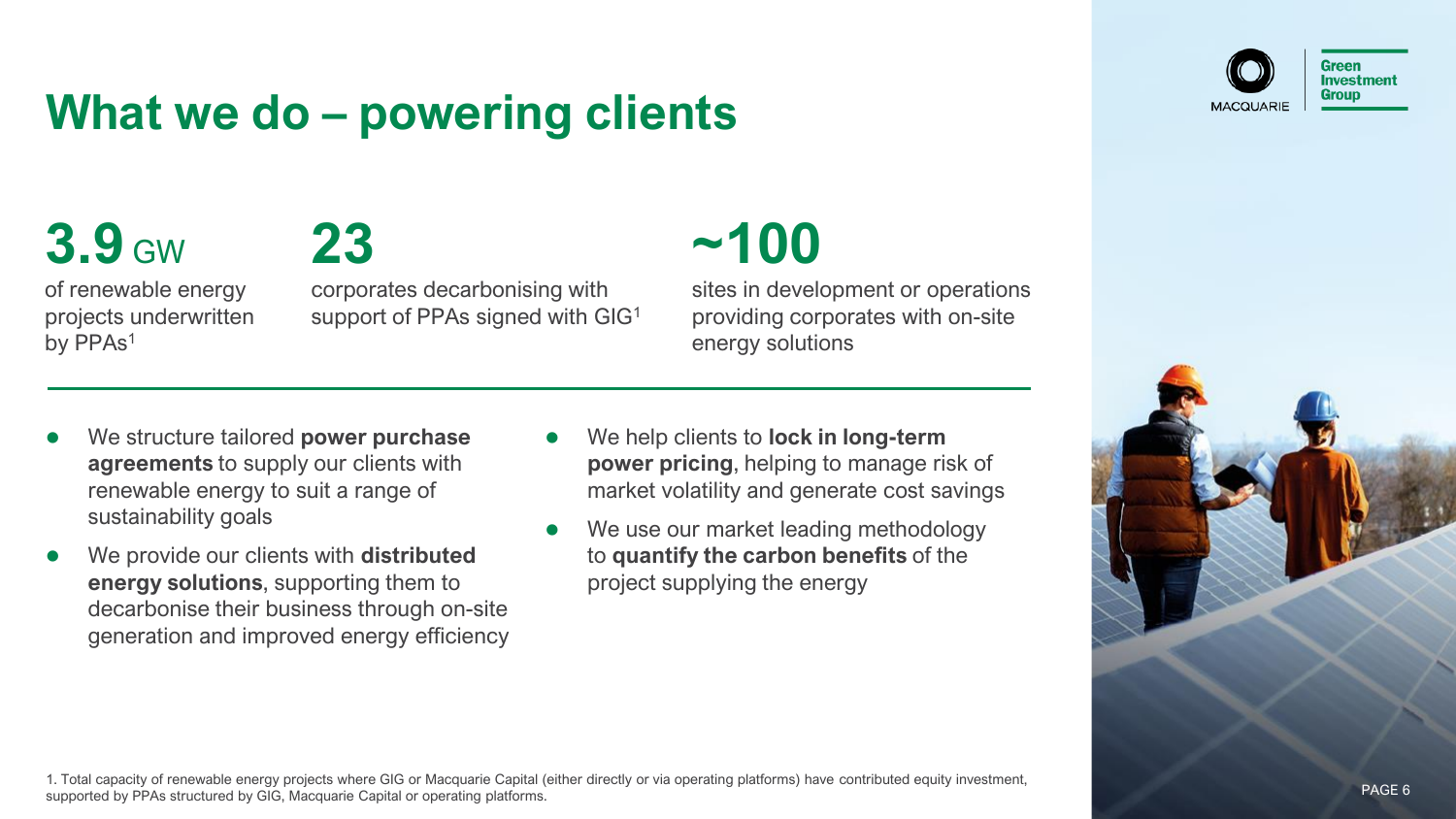#### **What we do – green advisory services**

**100<sup>+</sup>**

green assessments completed on GIG and Macquarie projects in FY20

# **60,000+**

assets with a GIG Carbon Score on BloombergNEF

#### **GIG and BNEF Carbon Score**

ESG Data Initiative of the Year 2020<sup>1</sup>

- ⚫ We **provide specialist advice** to partners and clients so they can better understand the environmental impact of their investment and financing decisions
- ⚫ We **quantify environmental benefits**  through our Green Impact Reports and Carbon Scores for assets, portfolios, funds and bonds
- ⚫ We help clients to **lock in long-term power pricing**, helping to manage risk of market volatility and generate cost savings
- We use our market leading methodology to **quantify the carbon benefits** of the project supplying the energy



**Green**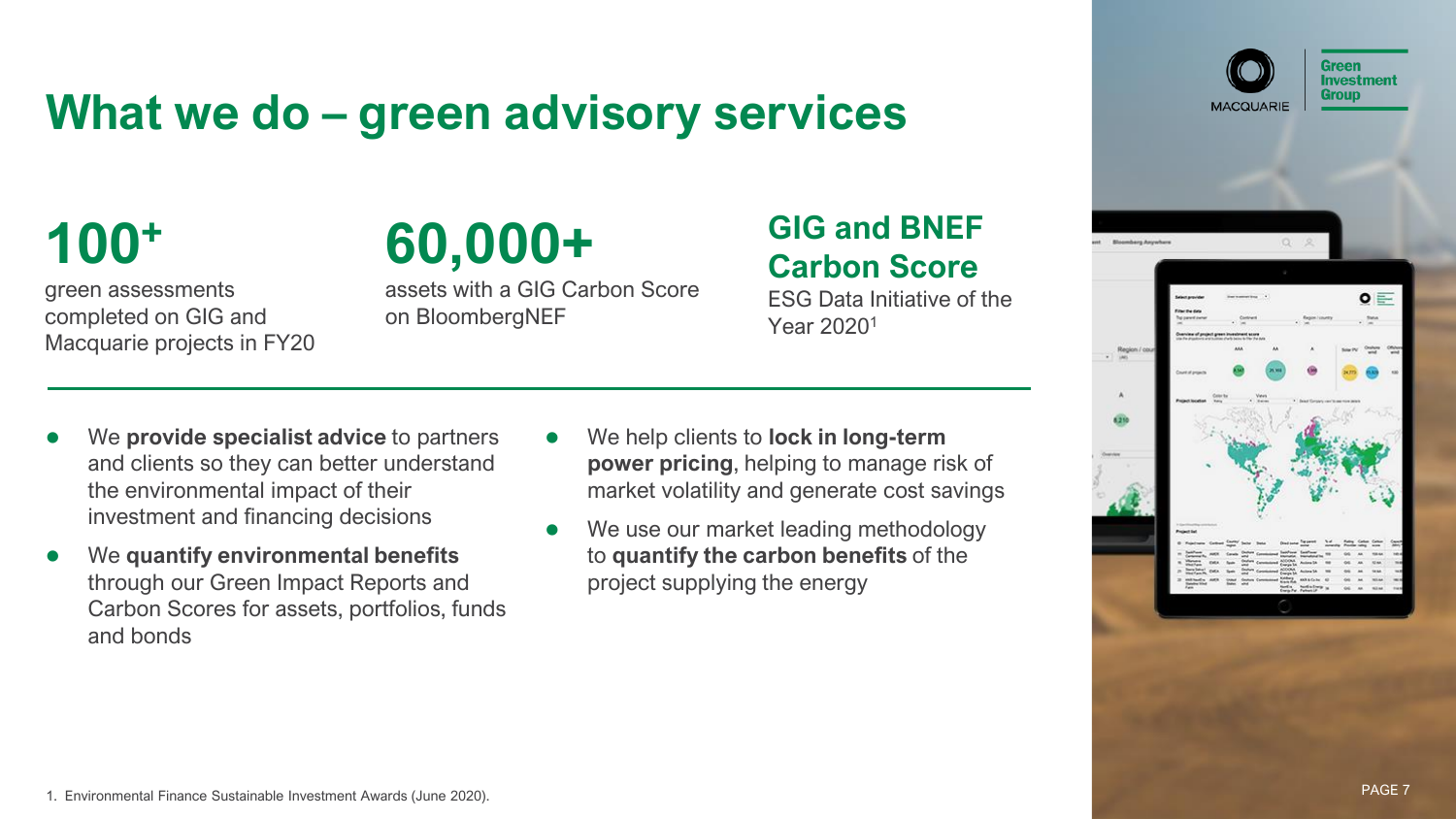### **Measuring and reporting our impact**



We assess, monitor and report on our green impact with market leading transparency. All our activities positively contribute to at least one of our five Green Purposes:



Reduce greenhouse gas emissions



Increase natural resource efficiency

Protect the natural environment



**Protect** biodiversity



Promote environmental sustainability

#### **Our lifetime green impact from all investments to date**

 $198,000$  kt CO<sub>2</sub>e Greenhouse gas emissions avoidance<sup>1</sup> Equivalent to removing 2.5m cars from the road<sup>2,3</sup>



Renewable energy generation<sup>1</sup> Equivalent to the energy consumption of  $5.8$ m homes<sup>2,3</sup>

1. Forecast lifetime. Correct at 31 March 2020. 2. Combining historic activity where GIB, GIG or Macquarie Capital have contributed equity or debt. 3. For 25 years, calculation based on UK benchmark numbers.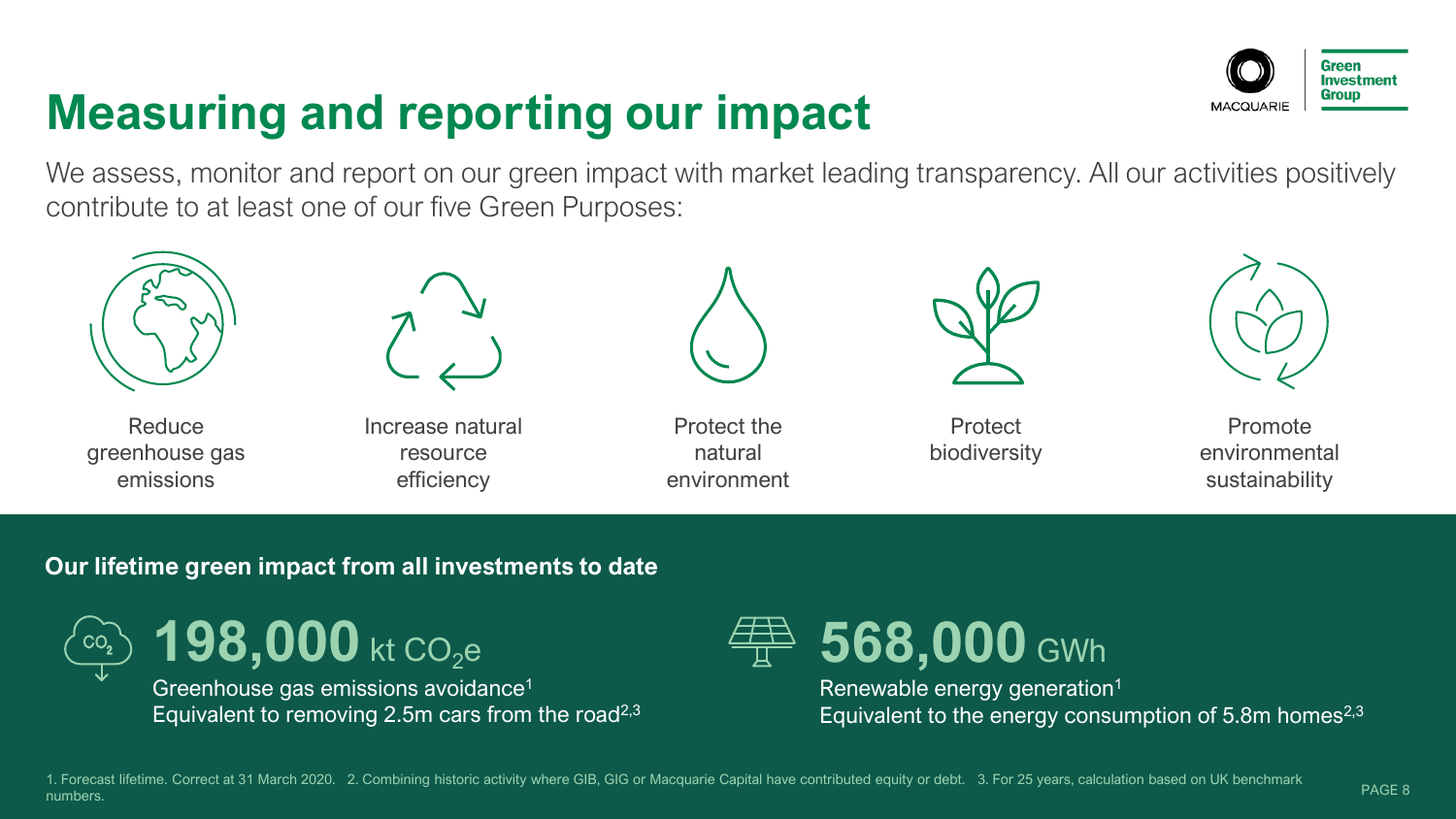

#### **Our global team**

**450<sup>+</sup>** staff operating under the



**Deep expertise and diverse specialist skill sets**



GIG brand<sup>1</sup>



**Technical** 



Asset Management<sup>2</sup>



Commercial **Development** Technical Development



Green



Impact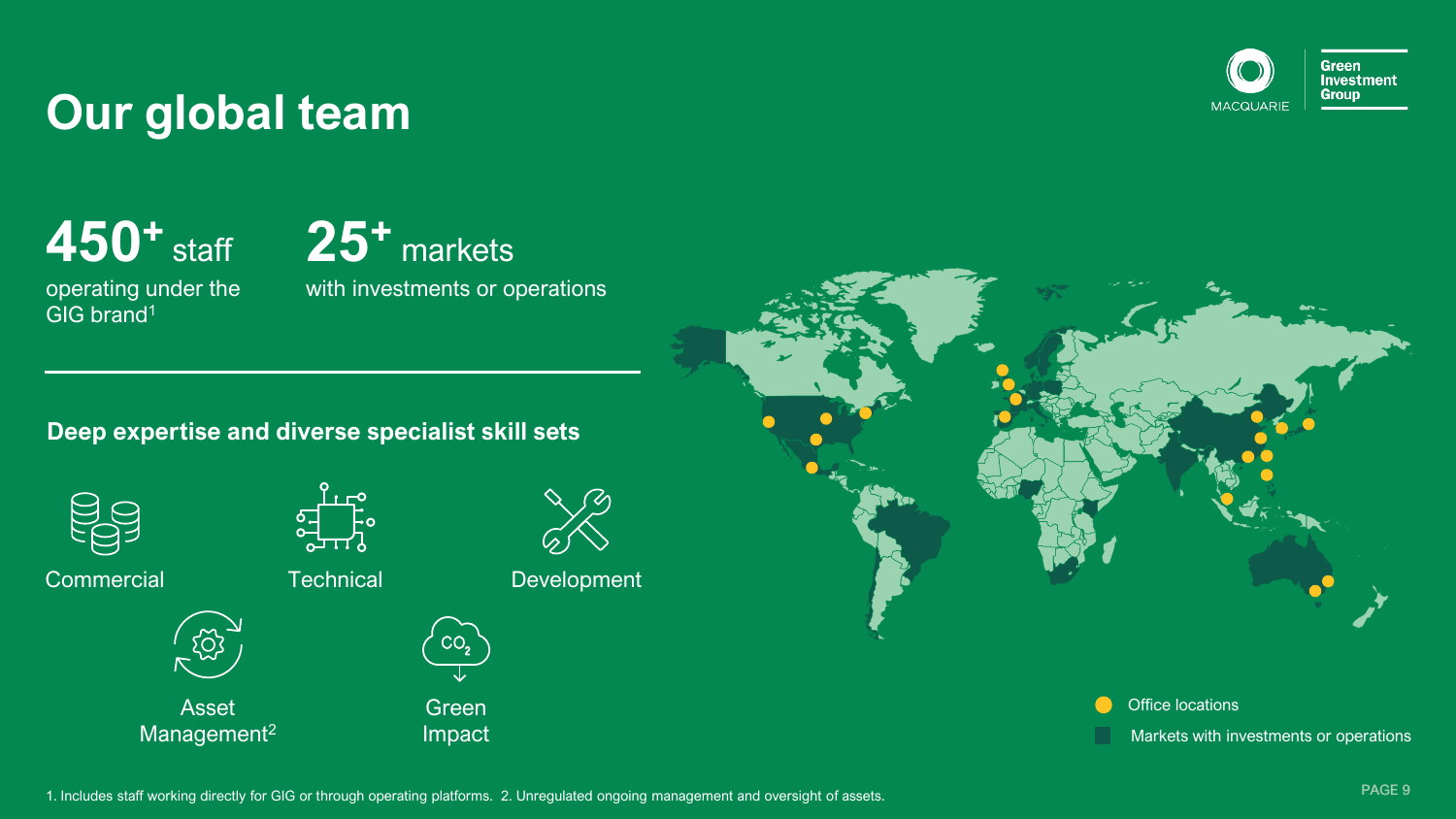### **Offshore wind**

GIG has established a credible track record of global investment, supporting leading developers in realising successful projects across multiple geographies and support regimes



The European offshore wind sector, once a frontier market, has become an established asset class characterised by a rapid increase in cumulative capacity, asset size and commercial milestones.

With a proven record of cost reduction in the NW European market, the potential for offshore wind to become a globally significant low carbon power technology is increasingly recognised – driving a new phase of international growth and technological development.



We will continue to support the global expansion of the sector, drawing upon our deep technical, development and financing expertise to bring investment into projects in established and emerging offshore wind markets.

#### **Market dynamics 1 1 1 CIG** offshore wind experience<sup>1</sup>



Green Investment **Group**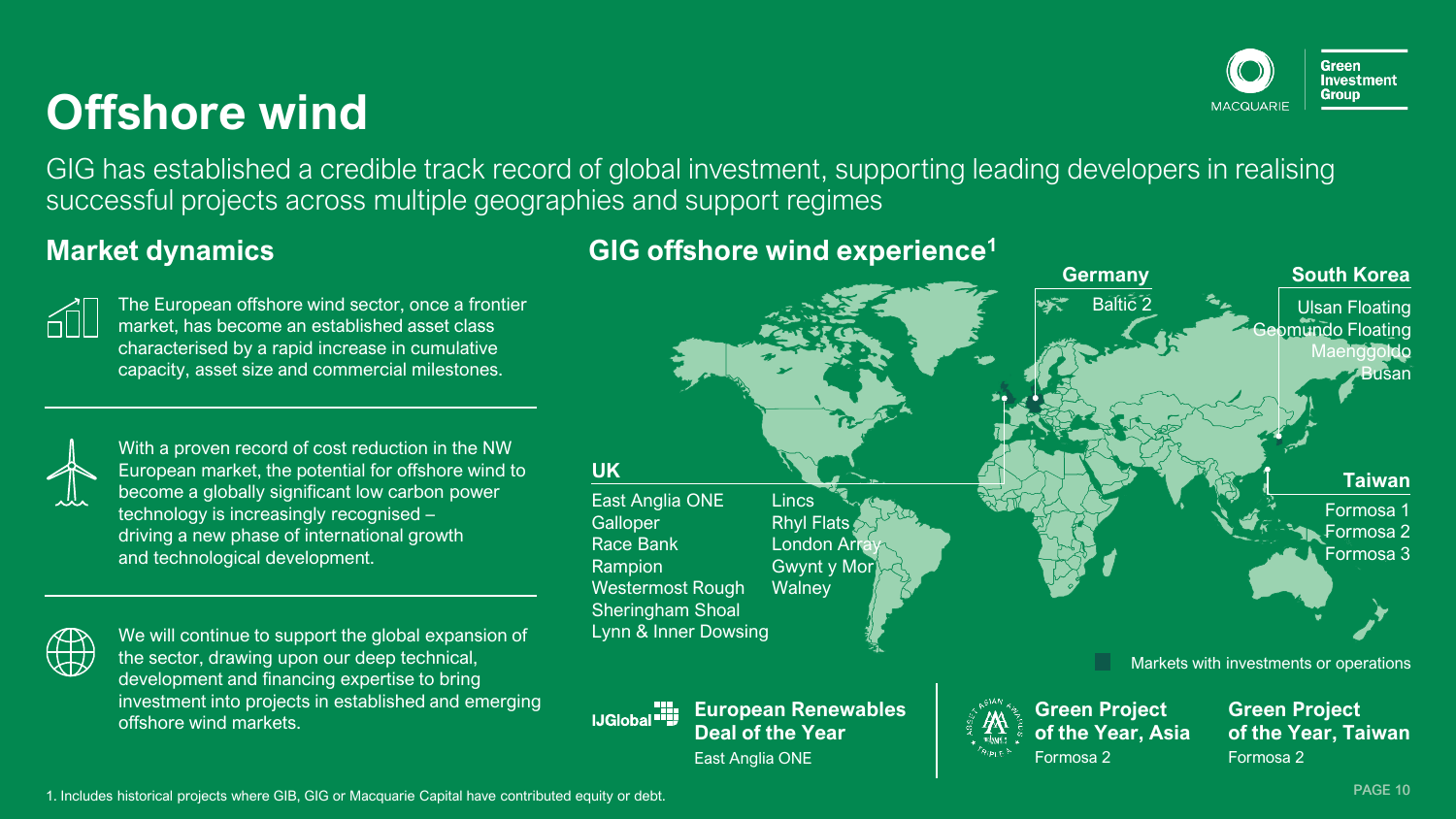### **GIG-TotalEnergies**

GIG and TotalEnergies have been co-developing one of the world's largest commercial-scale floating offshore wind in South Korea

#### **2,512MW 1**

of target capacity

**KRW17.5 trillion 2**

of total investment cost

#### **36,570 jobs<sup>1</sup> 3**

to be created

#### **Year 2023 4**

target to finalise development for 1st phase





Green **Investment** 

1. Assumed 14,558 FTEs per GW based on 'Socio-Economic Impact Study of Offshore Wind (Danish Shipping, Wind Denmark and Danish Energy: July 2020)'.

**Maenggoldo** Capacity – 500MW